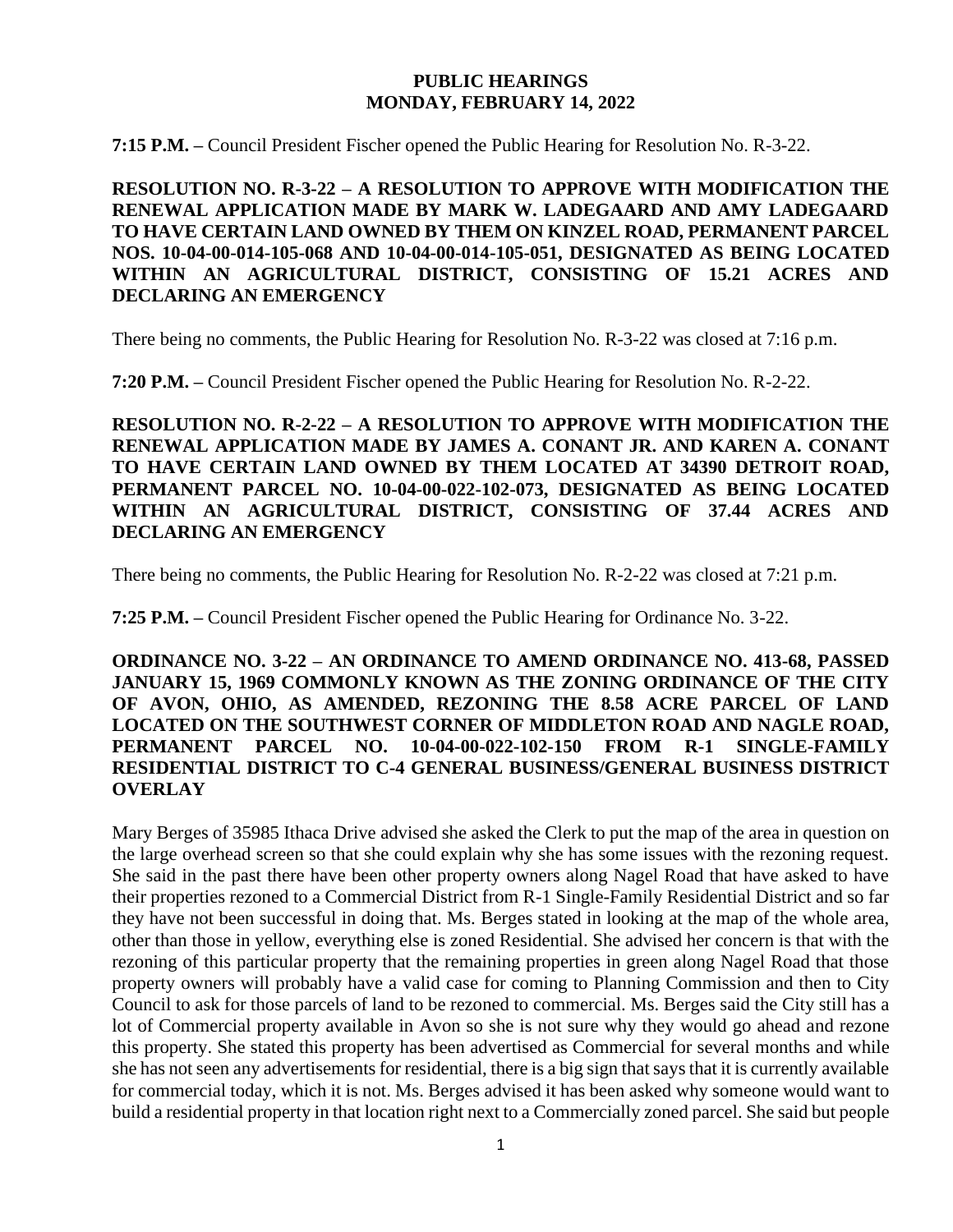will live next to stores and shopping centers without issue so she does not think that should be a reason to rezone the property. Ms. Berges stated the other concern is the traffic. With residential they can pretty much control the traffic at certain hours of the day, but if there are commercial businesses, they could count on having heavier traffic seven days a week from morning until night depending on what the business is. She thanked Council for their time in allowing her to share her comments.

There being no other comments, the Public Hearing for Ordinance No. 3-22 was closed at 7:28 p.m.

## **MINUTES OF THE REGULAR MEETING OF THE COUNCIL OF THE CITY OF AVON, OHIO, HELD MONDAY, FEBRUARY 14, 2022 IN THE COUNCIL CHAMBERS OF THE MUNICIPAL BUILDING AT 7:30 P.M.**

The Chairman, Council President Brian Fischer, called the meeting to order and led in the Pledge of Allegiance.

### PRESENT:

Council Members: 1<sup>st</sup> Ward – Jennifer Demaline; Council-at-Large – Tammy Holtzmeier; 2<sup>nd</sup> Ward – Dennis McBride; 3<sup>rd</sup> Ward – Anthony Moore; 4<sup>th</sup> Ward – Scott Radcliffe; Council-at-Large – Craig Witherspoon; Council-at-Large and Council President – Brian Fischer; Mayor - Bryan Jensen; City Engineer – Ryan Cummins; Planning and Economic Development Coordinator – Pam Fechter; Law Director – John Gasior; Finance Director - William Logan; Safety/Public Service Director – Duane Streator; Clerk of Council – Barbara Brooks

## ADDITIONS/DELETIONS TO THE AGENDA

A motion was made by Mr. McBride and seconded by Mr. Radcliffe to remove item #10 – Ordinance No. 13-22 – Granting a Special Use Permit to Avon Realty Holding, LLC to Develop 5.55 Acres of Land into an 82 Bed Skilled Nursing Facility to be Located on the East Side of Nagel Road, North of Primrose School – at the applicant's request, and the vote was: Mrs. Demaline, "yes; Mrs. Holtzmeier, "yes" Mr. McBride, "yes"; Mr. Moore, "yes"; Mr. Radcliffe, "yes"; Mr. Witherspoon, "yes"; Mr. Fischer, "yes".

The vote was 7 for and 0 against and the Chairman declared the motion passed.

A motion was made by Mr. McBride and seconded by Mr. Moore to accept the agenda as amended, and the vote was: Mrs. Holtzmeier, "yes" Mr. McBride, "yes"; Mr. Moore, "yes"; Mr. Radcliffe, "yes"; Mr. Witherspoon, "yes"; Mrs. Demaline, "yes; Mr. Fischer, "yes".

The vote was 7 for and 0 against and the Chairman declared the motion passed.

### MINUTES OF THE WORK SESSION OF COUNCIL HELD TUESDAY, JANUARY 18, 2022

A motion was made by Mr. McBride and seconded by Mr. Moore to dispense with the reading of the minutes of the Work Session of Council held Tuesday, January 18, 2022, and to approve said minutes as published, and the vote was: Mr. McBride, "yes"; Mr. Moore, "yes"; Mr. Radcliffe, "yes"; Mr. Witherspoon, "yes"; Mrs. Demaline, "yes; Mrs. Holtzmeier, "yes"; Mr. Fischer, "yes".

The vote was 7 for and 0 against and the Chairman declared the motion passed.

### MINUTES OF THE REGULAR MEETING OF COUNCIL HELD MONDAY, JANUARY 24, 2022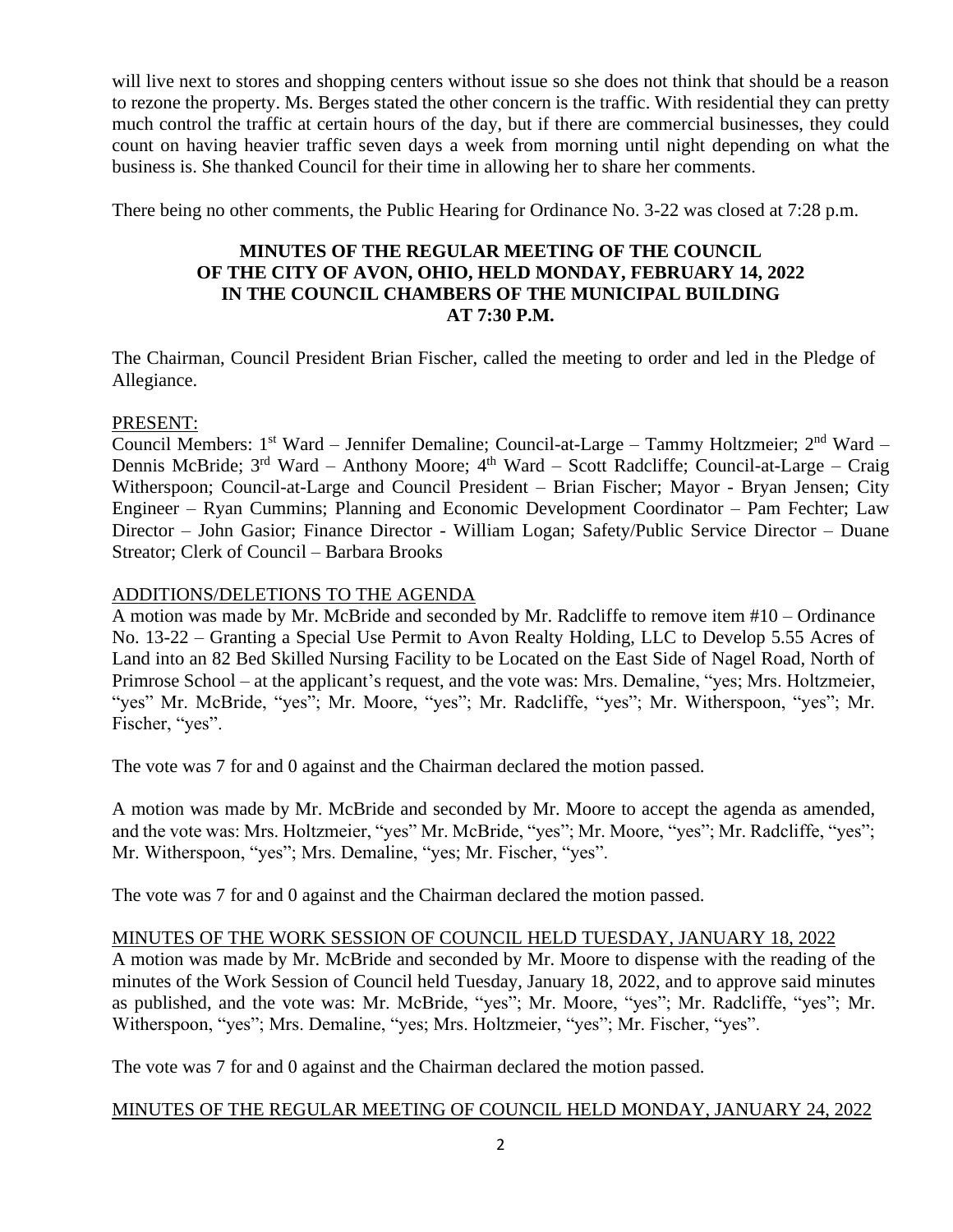A motion was made by Mr. McBride and seconded by Mr. Radcliffe to dispense with the reading of the minutes of the Regular Meeting of Council held Monday, January 24, 2022, and to approve said minutes as published, and the vote was: Mr. Moore, "yes"; Mr. Radcliffe, "yes"; Mr. Witherspoon, "yes"; Mrs. Demaline, "yes"; Mrs. Holtzmeier, "yes"; Mr. McBride, "yes"; Mr. Fischer, "yes".

The vote was 7 for and 0 against and the Chairman declared the motion passed.

#### MINUTES OF THE SPECIAL MEETING OF COUNCIL HELD MONDAY, FEBRUARY 7, 2022

A motion was made by Mr. McBride and seconded by Mr. Moore to dispense with the reading of the minutes of the Special Meeting of Council held Monday, February 7, 2022, and to approve said minutes as published, and the vote was: Mr. Radcliffe, "yes"; Mr. Witherspoon, "yes"; Mrs. Demaline, "yes"; Mrs. Holtzmeier, "yes"; Mr. McBride, "yes"; Mr. Moore, "yes"; Mr. Fischer, "yes"

The vote was 7 for and 0 against and the Chairman declared the motion passed.

ORDINANCE NO. 3-22 – TO AMEND ORDINANCE NO. 413-68, PASSED JANUARY 15, 1969, COMMONLY KNOWN AS THE ZONING ORDINANCE OF THE CITY OF AVON, OHIO, AS AMENDED, REZONING THE 8.58 ACRE PARCEL OF LAND LOCATED ON THE SOUTHWEST CORNER OF MIDDLETON ROAD AND NAGLE ROAD, PERMANENT PARCEL NO. 10-04-00- 022-102-150 FROM R-1 SINGLE-FAMILY RESIDENTIAL DISTRICT TO C-4 GENERAL BUSINESS/GENERAL BUSINESS DISTRICT OVERLAY The Clerk read Ordinance No. 3-22 by title only, entitled:

## **AN ORDINANCE TO AMEND ORDINANCE NO. 413-68, PASSED JANUARY 15, 1969, COMMONLY KNOWN AS THE ZONING ORDINANCE OF THE CITY OF AVON, OHIO, AS AMENDED, REZONING THE 8.58 ACRE PARCEL OF LAND LOCATED ON THE SOUTHWEST CORNER OF MIDDLETON ROAD AND NAGLE ROAD, PERMANENT PARCEL NO. 10-04-00-022-102-150 FROM R-1 SINGLE-FAMILY RESIDENTIAL DISTRICT TO C-4 GENERAL BUSINESS/GENERAL BUSINESS DISTRICT OVERLAY**

The Chairman declared this to be the third of three readings of Ordinance No. 3-22.

A motion was made by Mr. McBride and seconded by Mr. Radcliffe to adopt Ordinance No. 3-22, and the vote was: Mr. Witherspoon, "yes"; Mrs. Demaline, "yes"; Mrs. Holtzmeier, "yes"; Mr. McBride, "yes"; Mr. Moore, "yes"; Mr. Radcliffe, "yes"; Mr. Fischer, "yes".

The vote was 7 for and 0 against and the Chairman declared the motion passed.

ORDINANCE NO. 12-22 – GRANTING A SPECIAL USE PERMIT TO RAISING CANE'S RESTAURANTS, LLC TO CONSTRUCT A 3,331 SQ. FT. RESTAURANT WITH AN OUTDOOR PATIO SEATING AREA FOR PROPERTY LOCATED AT 35545 CHESTER ROAD The Clerk read Ordinance No. 12-22 by title only, entitled:

# **AN ORDINANCE GRANTING A SPECIAL USE PERMIT TO RAISING CANE'S RESTAURANTS, LLC TO CONSTRUCT A 3,331 SQ. FT. RESTAURANT WITH AN OUTDOOR PATIO SEATING AREA FOR PROPERY LOCATED AT 35545 CHESTER ROAD AND DECLARING AN EMERGENCY**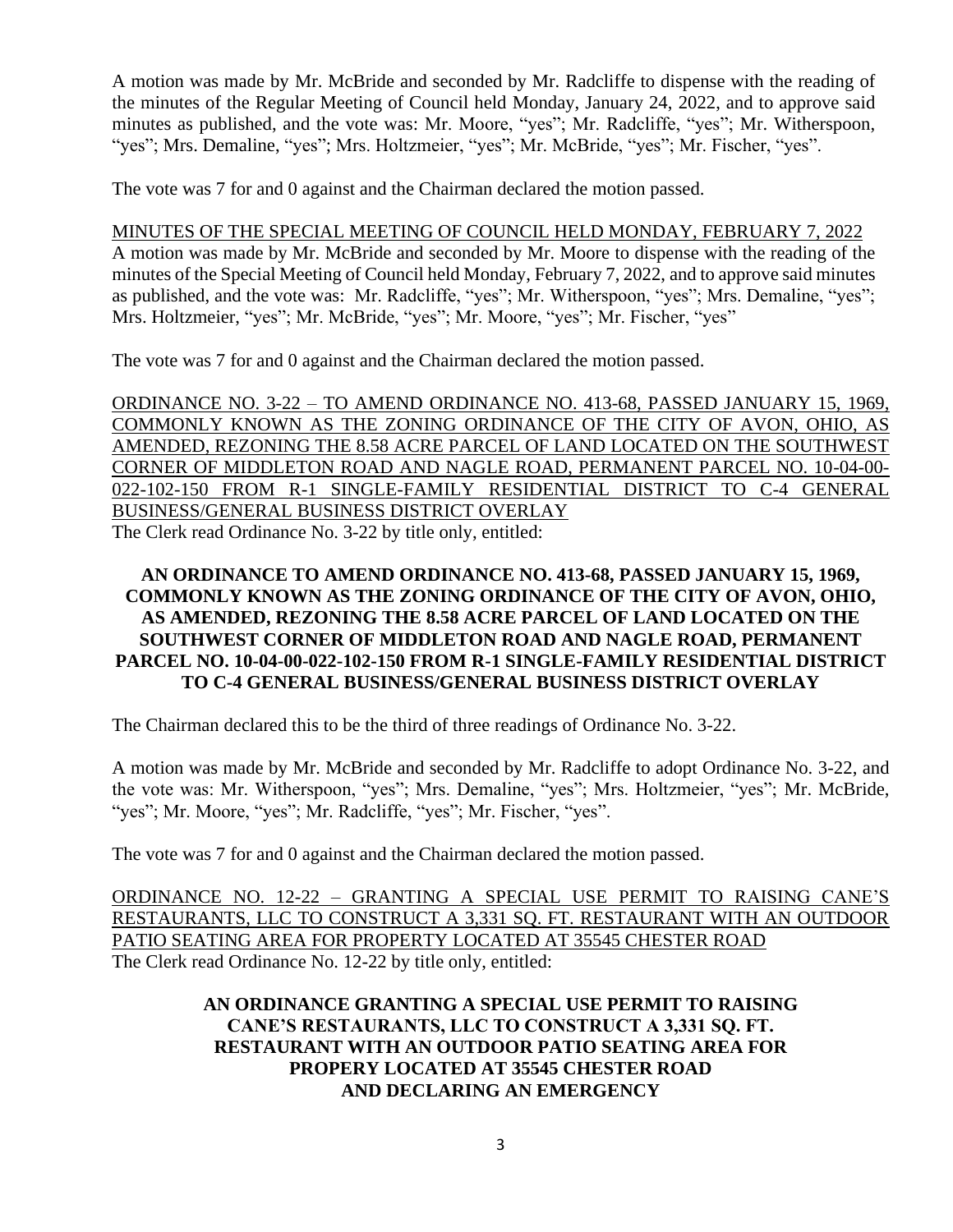A motion was made by Mr. McBride and seconded by Mr. Radcliffe to suspend the rules and act on Ordinance No. 12-22, and the vote was: Mrs. Demaline, "yes"; Mrs. Holtzmeier, "yes"; Mr. McBride, "yes"; Mr. Moore, "yes"; Mr. Radcliffe, "yes"; Mr. Witherspoon, "yes"; Mr. Fischer, "yes".

The vote was 7 for and 0 against and the Chairman declared the motion passed.

A motion was made by Mr. McBride and seconded by Mr. Moore to adopt Ordinance No. 12-22, and the vote was: Mrs. Holtzmeier, "yes"; Mr. McBride, "yes"; Mr. Moore, "yes"; Mr. Radcliffe, "yes"; Mr. Witherspoon, "yes"; Mrs. Demaline, "yes"; Mr. Fischer, "yes".

The vote was 7 for and 0 against and the Chairman declared the motion passed.

ORDINANCE NO. 14-22 – TO ADD SECTION 1222.02(b)(44a) AND TO AMEND SECTION 1270.03(b)(3) OF THE CODIFIED ORDINANCES OF THE CITY OF AVON, TO PERMIT DRIVE-THRU BANKING IN THE C-4 GENERAL BUSINESS DISTRICT WHEN NOT ASSOCIATED WITH A PRINCIPAL USE ON THE PROPERTY

The Clerk read Ordinance No. 14-22 by title only, entitled:

## **AN ORDINANCE TO ADD SECTION 1222.02(b)(44a) AND TO AMEND SECTION 1270.03(b)(3) OF THE CODIFIED ORDINANCES OF THE CITY OF AVON, TO PERMIT DRIVE-THRU BANKING IN THE C-4 GENERAL BUSINESS DISTRICT WHEN NOT ASSOCIATED WITH A PRINCIPAL USE ON THE PROPERTY**

The Chairman declared this to be the first of three readings of Ordinance No. 14-22. A Public Hearing will be held on Monday, March 14, 2022, at 7:25 p.m.

ORDINANCE NO. 16-22 – TO AMEND ORDINANCE NO. 122-19 ESTABLISHING COMPENSATION FOR THE PART-TIME, UNCLASSIFIED SEASONAL LIFEGUARD POSITION FOR THE CITY

The Clerk read Ordinance No. 16-22 by title only, entitled:

## **AN ORDINANCE TO AMEND ORDINANCE NO. 122-19 ESTABLISHING COMPENSATION FOR THE PART-TIME, UNCLASSIFIED SEASONAL LIFEGUARD POSITION FOR THE CITY OF AVON AND DECLARING AN EMERGENCY**

A motion was made by Mr. McBride and seconded by Mr. Radcliffe to suspend the rules and act on Ordinance No. 16-22, and the vote was: Mr. McBride, "yes"; Mr. Moore, "yes"; Mr. Radcliffe, "yes"; Mr. Witherspoon, "yes"; Mrs. Demaline, "yes"; Mrs. Holtzmeier, "yes"; Mr. Fischer, "yes".

The vote was 7 for and 0 against and the Chairman declared the motion passed.

A motion was made by Mr. McBride and seconded by Mr. Moore to adopt Ordinance No. 16-22, and the vote was: Mr. Moore, "yes"; Mr. Radcliffe, "yes"; Mr. Witherspoon, "yes"; Mrs. Demaline, "yes"; Mrs. Holtzmeier, "yes"; Mr. McBride, "yes"; Mr. Fischer, "yes".

The vote was 7 for and 0 against and the Chairman declared the motion passed.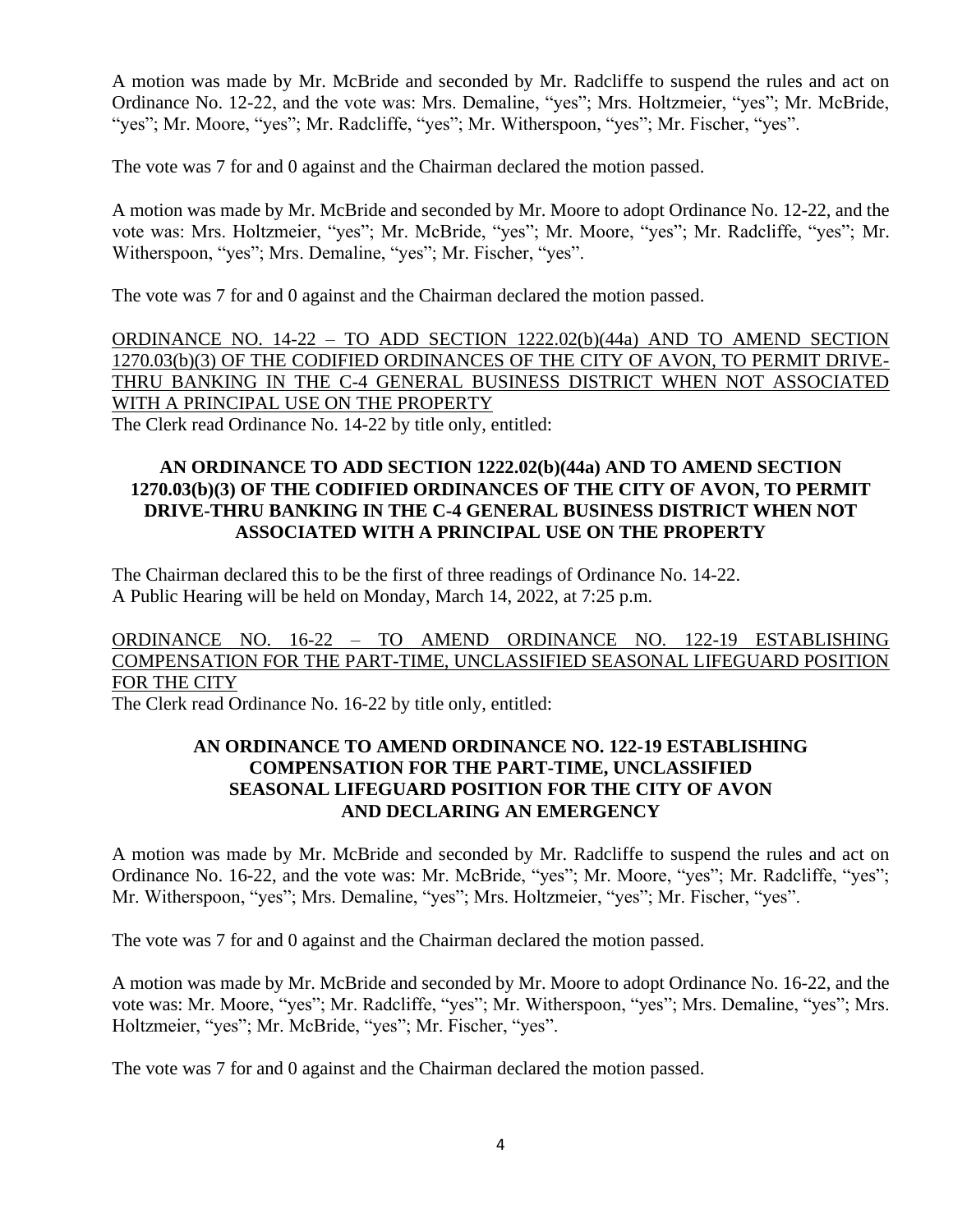# ORDINANCE NO. 17-22 – TO AMEND ORDINANCE NO. 121-19 ESTABLISHING COMPENSATION FOR THE POSITION OF PART-TIME, UNCLASSIFIED SEASONAL POOL TECHNICIAN FOR THE CITY

The Clerk read Ordinance No. 17-22 by title only, entitled:

# **AN ORDINANCE TO AMEND ORDINANCE NO. 121-19 ESTABLISHING COMPENSATION FOR THE POSITION OF PART-TIME, UNCLASSIFIED SEASONAL POOL TECHNICIAN FOR THE CITY OF AVON AND DECLARING AN EMERGENCY**

A motion was made by Mr. McBride and seconded by Mr. Moore to suspend the rules and act on Ordinance No. 17-22, and the vote was: Mr. Radcliffe, "yes"; Mr. Witherspoon, "yes"; Mrs. Demaline, "yes"; Mrs. Holtzmeier, "yes"; Mr. McBride, "yes"; Mr. Moore, "yes"; Mr. Fischer, "yes".

The vote was 7 for and 0 against and the Chairman declared the motion passed.

A motion was made by Mr. McBride and seconded by Mr. Moore to adopt Ordinance No. 17-22, and the vote was: Mr. Witherspoon, "yes"; Mrs. Demaline, "yes"; Mrs. Holtzmeier, "yes"; Mr. McBride, "yes"; Mr. Moore, "yes"; Mr. Radcliffe, "yes"; Mr. Fischer, "yes".

The vote was 7 for and 0 against and the Chairman declared the motion passed.

ORDINANCE NO. 18-22 – TO AMEND ORDINANCE NO. 29-21 ESTABLISHING COMPENSATION FOR THE PART-TIME, UNCLASSIFIED SEASONAL CASHIER FOR THE **CITY** 

The Clerk read Ordinance No. 18-22 by title only, entitled:

## **AN ORDINANCE TO AMEND ORDINANCE NO. 29-21 ESTABLISHING COMPENSATION FOR THE PART-TIME, UNCLASSIFIED SEASONAL CASHIER FOR THE CITY OF AVON AND DECLARING AN EMERGENCY**

A motion was made by Mr. McBride and seconded by Mr. Moore to suspend the rules and act on Ordinance No. 18-22, and the vote was: Mrs. Demaline, "yes"; Mrs. Holtzmeier, "yes"; Mr. McBride, "yes"; Mr. Moore, "yes"; Mr. Radcliffe, "yes"; Mr. Witherspoon, "yes"; Mr. Fischer, "yes".

The vote was 7 for and 0 against and the Chairman declared the motion passed.

A motion was made by Mr. McBride and seconded by Mr. Moore to adopt Ordinance No. 18-22, and the vote was: Mrs. Holtzmeier, "yes"; Mr. McBride, "yes"; Mr. Moore, "yes"; Mr. Radcliffe, "yes"; Mr. Witherspoon, "yes"; Mrs. Demaline, "yes"; Mr. Fischer, "yes".

The vote was 7 for and 0 against and the Chairman declared the motion passed

# ORDINANCE NO. 19-22 – TO AMEND ORDINANCE NO. 30-21 ESTABLISHING COMPENSATION FOR THE PART-TIME, UNCLASSIFIED SEASONAL RECREATION SPECIALIST FOR THE CITY

The Clerk read Ordinance No. 19-22 by title only, entitled: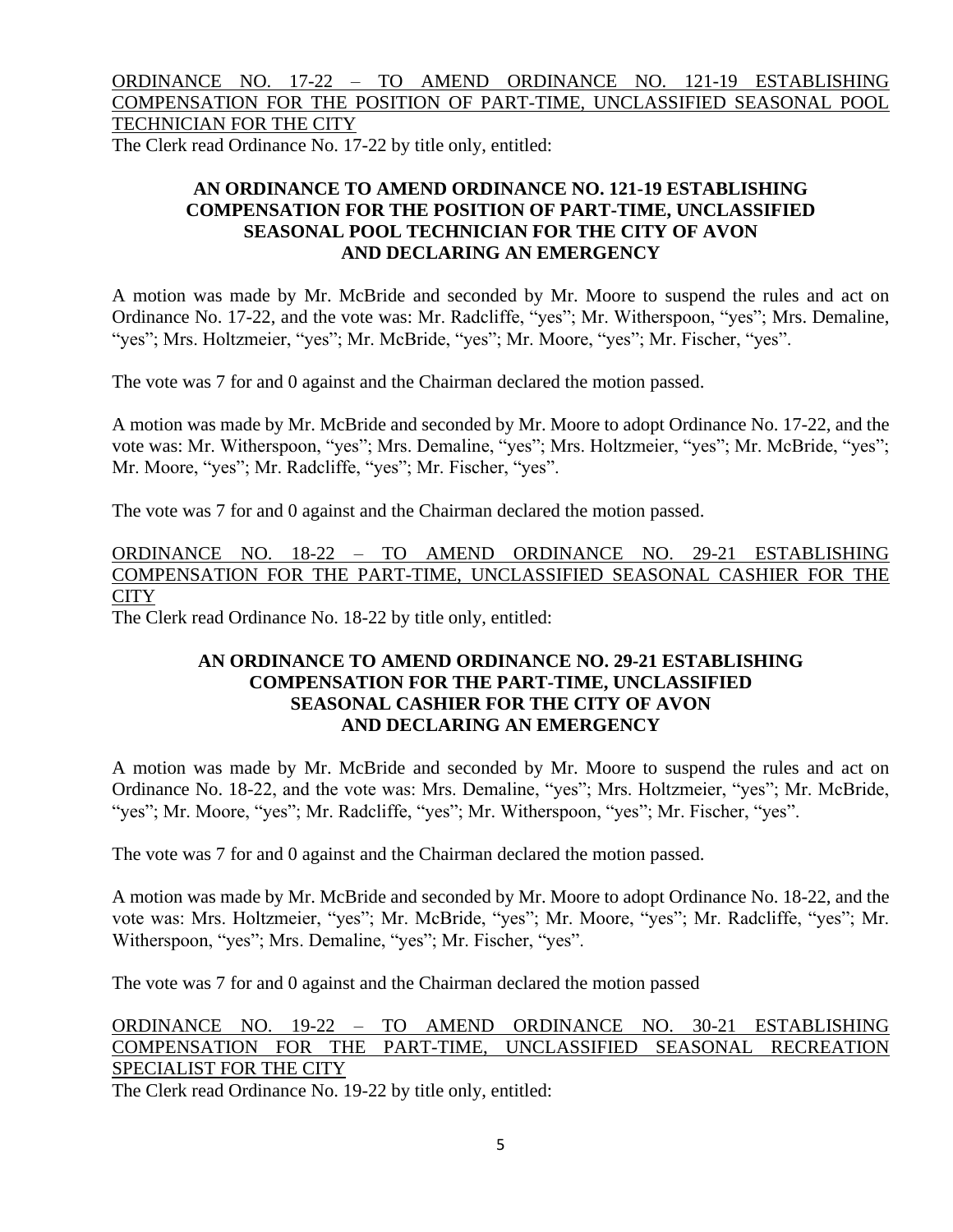## **AN ORDINANCE TO AMEND ORDINANCE NO. 30-21 ESTABLISHING COMPENSATION FOR THE PART-TIME, UNCLASSIFIED SEASONAL RECREATION SPECIALIST FOR THE CITY OF AVON AND DECLARING AN EMERGENCY**

A motion was made by Mr. McBride and seconded by Mr. Moore to suspend the rules and act on Ordinance No. 19-22, and the vote was: Mr. McBride, "yes"; Mr. Moore, "yes"; Mr. Radcliffe, "yes"; Mr. Witherspoon, "yes"; Mrs. Demaline, "yes"; Mrs. Holtzmeier, "yes"; Mr. Fischer, "yes".

The vote was 7 for and 0 against and the Chairman declared the motion passed.

A motion was made by Mr. McBride and seconded by Mr. Radcliffe to adopt Ordinance No. 19-22, and the vote was: Mr. Moore, "yes"; Mr. Radcliffe, "yes"; Mr. Witherspoon, "yes"; Mrs. Demaline, "yes"; Mrs. Holtzmeier, "yes"; Mr. McBride, "yes"; Mr. Fischer, "yes".

The vote was 7 for and 0 against and the Chairman declared the motion passed

ORDINANCE NO. 20-22 – AUTHORIZING AN AGREEMENT WITH THE OHIO DEPARTMENT OF TRANSPORTATION (ODOT) FOR THE PAVEMENT RESURFACING AND ASSOCIATED IMPROVEMENTS ALONG CERTAIN SECTIONS OF MOORE ROAD (COUNTY ROAD 78) The Clerk read Ordinance No. 20-22 by title only, entitled:

# **AN ORDINANCE AUTHORIZING AN AGREEMENT WITH THE OHIO DEPARTMENT OF TRANSPORTATION (ODOT) FOR THE PAVEMENT RESURFACING AND ASSOCIATED IMPROVEMENTS ALONG CERTAIN SECTIONS OF MOORE ROAD (COUNTY ROAD 78) AND DECLARING AN EMERGENCY**

A motion was made by Mr. McBride and seconded by Mr. Moore to suspend the rules and act on Ordinance No. 20-22, and the vote was: Mr. Radcliffe, "yes"; Mr. Witherspoon, "yes"; Mrs. Demaline, "yes"; Mrs. Holtzmeier, "yes"; Mr. McBride, "yes"; Mr. Moore, "yes"; Mr. Fischer, "yes".

The vote was 7 for and 0 against and the Chairman declared the motion passed.

A motion was made by Mr. McBride and seconded by Mr. Radcliffe to adopt Ordinance No. 20-22, and the vote was: Mr. Witherspoon, "yes"; Mrs. Demaline, "yes"; Mrs. Holtzmeier, "yes"; Mr. McBride, "yes"; Mr. Moore, "yes"; Mr. Radcliffe, "yes"; Mr. Fischer, "yes".

The vote was 7 for and 0 against and the Chairman declared the motion passed

RESOLUTION NO. R-2-22 – TO APPROVE WITH MODIFICATION THE RENEWAL APPLICATION MADE BY JAMES A. CONANT JR. AND KAREN A. CONANT TO HAVE CERTAIN LAND OWNED BY THEM LOCATED AT 34390 DETROIT ROAD, PERMANENT PARCEL NO. 10-04-00-022-102-073, DESIGNATED AS BEING LOCATED WITHIN AN AGRICULTURAL DISTRICT, CONSISTING OF 37.44 ACRES The Clerk read Resolution No. R-2-22 by title only, entitled:

# **A RESOLUTION TO APPROVE WITH MODIFICATION THE RENEWAL APPLICATION MADE BY JAMES A. CONANT JR. AND KAREN A. CONANT TO HAVE CERTAIN LAND OWNED BY THEM LOCATED AT 34390 DETROIT ROAD, PERMANENT PARCEL**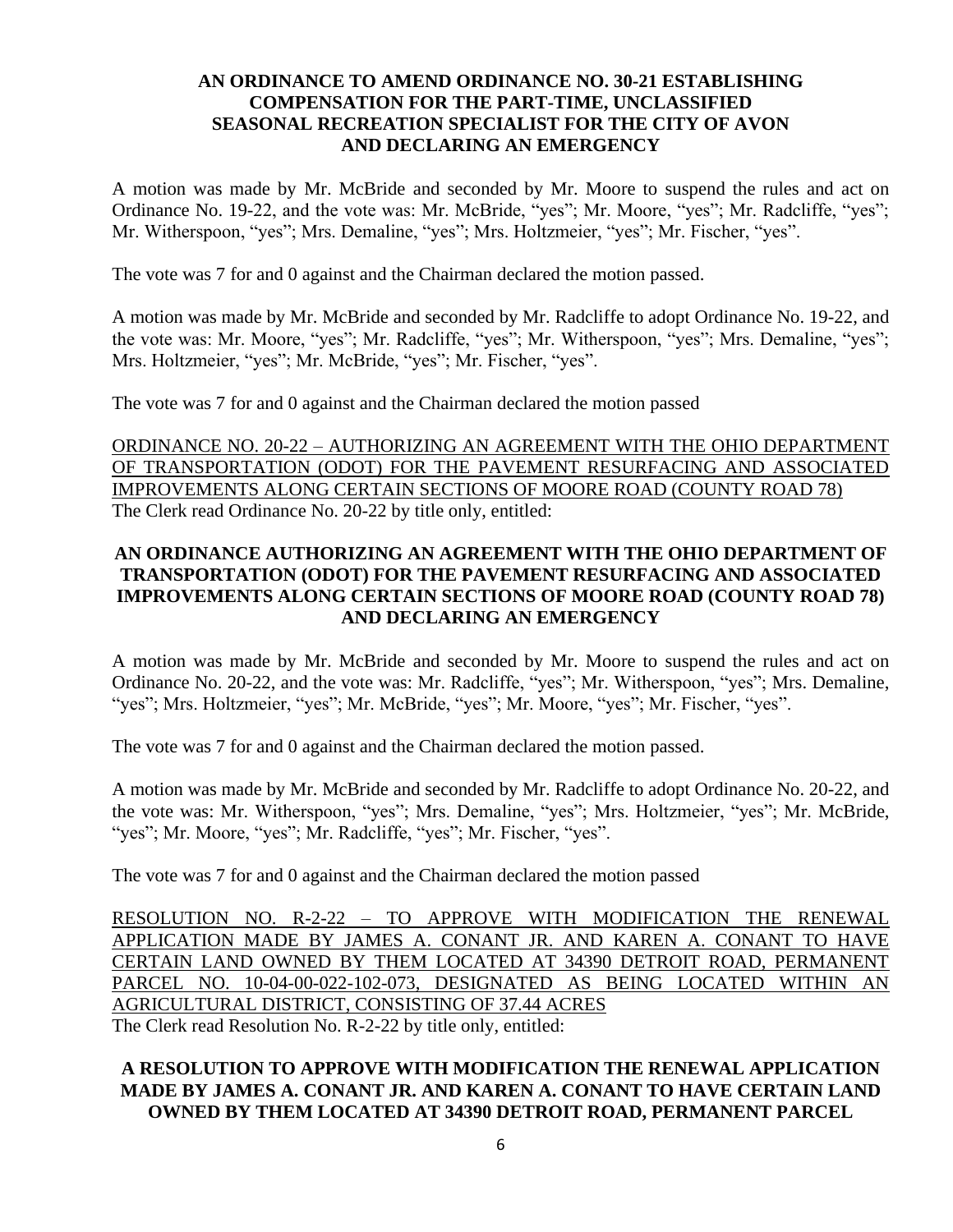## **NO. 10-04-00-022-102-073, DESIGNATED AS BEING LOCATED WITHIN AN AGRICULTURAL DISTRICT, CONSISTING OF 37.44 ACRES AND DECLARING AN EMERGENCY**

A motion was made by Mr. McBride and seconded by Mr. Moore to suspend the rules and act on Resolution No. R-2-22, and the vote was: Mrs. Demaline, "yes"; Mrs. Holtzmeier, "yes"; Mr. McBride, "yes"; Mr. Moore, "yes"; Mr. Radcliffe, "yes"; Mr. Witherspoon, "yes"; Mr. Fischer, "yes".

The vote was 7 for and 0 against and the Chairman declared the motion passed.

A motion was made by Mr. McBride and seconded by Mr. Radcliffe to adopt Resolution No. R-2-22, and the vote was: Mrs. Holtzmeier, "yes"; Mr. McBride, "yes"; Mr. Moore, "yes"; Mr. Radcliffe, "yes"; Mr. Witherspoon, "yes"; Mrs. Demaline, "yes"; Mr. Fischer, "yes".

The vote was 7 for and 0 against and the Chairman declared the motion passed

RESOLUTION NO. R-3-22 – TO APPROVE WITH MODIFICATION THE RENEWAL APPLICATION MADE BY MARK W. LADEGAARD AND AMY LADEGAARD TO HAVE CERTAIN LAND OWNED BY THEM ON KINZEL ROAD, PERMANENT PARCEL NOS. 10-04- 00-014-105-068 AND 10-04-00-014-105-051, DESIGNATED AS BEING LOCATED WITHIN AN AGRICULTURAL DISTRICT, CONSISTING OF 15.21 ACRES The Clerk read Resolution No. R-3-22 by title only, entitled:

# **A RESOLUTION TO APPROVE WITH MODIFICATION THE RENEWAL APPLICATION MADE BY MARK W. LADEGAARD AND AMY LADEGAARD TO HAVE CERTAIN LAND OWNED BY THEM ON KINZEL ROAD, PERMANENT PARCEL NOS. 10-04-00-014-105-068 AND 10-04-00-014-105-051, DESIGNATED AS BEING LOCATED WITHIN AN AGRICULTURAL DISTRICT, CONSISTING OF 15.21 ACRES AND DECLARING AN EMERGENCY**

A motion was made by Mr. McBride and seconded by Mr. Radcliffe to suspend the rules and act on Resolution No. R-3-22, and the vote was: Mr. McBride, "yes"; Mr. Moore, "yes"; Mr. Radcliffe, "yes"; Mr. Witherspoon, "yes"; Mrs. Demaline, "yes"; Mrs. Holtzmeier, "yes"; Mr. Fischer, "yes".

The vote was 7 for and 0 against and the Chairman declared the motion passed.

A motion was made by Mr. Radcliffe and seconded by Mr. Moore to adopt Resolution No. R-3-22, and the vote was: Mr. Moore, "yes"; Mr. Radcliffe, "yes"; Mr. Witherspoon, "yes"; Mrs. Demaline, "abstain"; Mrs. Holtzmeier, "yes"; Mr. McBride, "yes"; Mr. Fischer, "yes".

The vote was 6 for and 1 abstention and the Chairman declared the motion passed

RESOLUTION NO. R-4-22 – IN SUPPORT OF SUBMISSION OF A SAFE ROUTES TO SCHOOL IMPLEMENATION GRANT APPLICATION FOR THE NAGEL ROAD PEDESTRIAN IMPROVEMENT PROJECT

The Clerk read Resolution No. R-4-22 by title only, entitled:

## **A RESOLUTION IN SUPPORT OF SUBMISSION OF A SAFE ROUTES TO SCHOOL IMPLEMENTATION GRANT APPLICATION FOR THE NAGEL**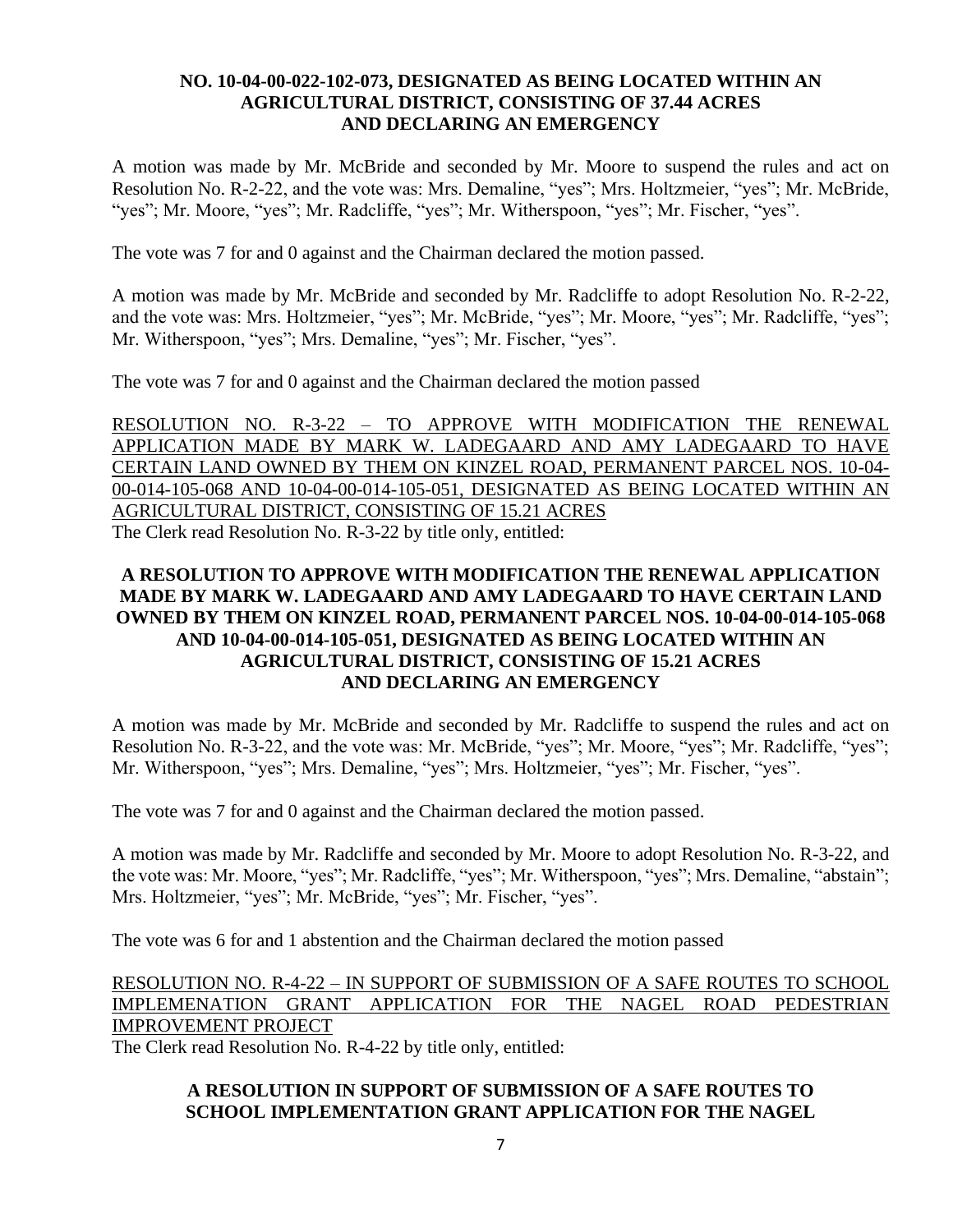#### **ROAD PEDESTRIAN IMPROVEMENT PROJECT AND DECLARING AN EMERGENCY**

A motion was made by Mr. McBride and seconded by Mr. Moore to suspend the rules and act on Resolution No. R-4-22, and the vote was: Mr. Radcliffe, "yes"; Mr. Witherspoon, "yes"; Mrs. Demaline, "yes"; Mrs. Holtzmeier, "yes"; Mr. McBride, "yes"; Mr. Moore, "yes"; Mr. Fischer, "yes".

The vote was 7 for and 0 against and the Chairman declared the motion passed.

A motion was made by Mr. McBride and seconded by Mr. Radcliffe to adopt Resolution No. R-4-22, and the vote was: Mr. Witherspoon, "yes"; Mrs. Demaline, "yes"; Mrs. Holtzmeier, "yes"; Mr. McBride, "yes"; Mr. Moore, "yes"; Mr. Radcliffe, "yes"; Mr. Fischer, "yes".

The vote was 7 for and 0 against and the Chairman declared the motion passed

#### REPORTS AND COMMENTS

MAYOR JENSEN advised in talking to Mr. Jenkins, the City IT Technician Communications Coordinator, last week after the meeting Council had with Lit Communities that a lot of questions came up. He said the first step, from what Mr. Jenkins was telling him, is that a study would need to be conducted if Council wanted to move forward. Mayor Jensen stated they will most likely have committee meetings at some point, but first he felt they need to have the study to determine what all would be entailed for this proposed project. He advised Mr. Jenkins mentioned the study would cost somewhere around \$50,000 and he asked Mr. Jenkins to put something together to discuss with Council to see if they want to move forward and have this study conducted and appropriate those funds. Mayor Jensen said the information from the study would be brought to Council for discussion to decide if it should move forward from that point or if some committees need to be formed. He stated Mr. Jenkins will show exactly what the cost will include and what information will come out of the study. Mayor Jensen advised without first having the study, they could not move forward, and it is up to Council what direction they want to go.

### COUNCIL MEMBERS:

MRS. DEMALINE, WARD 1, thanked Mr. Logan for a successful bond sale. She said that was a job well done.

Mrs. Demaline asked if they could talk about the 2022 sidewalk program and get that on an upcoming agenda because it is going to be Spring before they know it.

Mayor Jensen advised, as he mentioned before, Jill Clements has been appointed to the Zoning Enforcement Officer position and she is getting all that information together. He believed that Ms. Clements was reviewing the former Zoning Enforcement Officer's sidewalk lists and she has been meeting with Mr. Cummins and he felt that within the next two weeks they should be able to show Council the whole sidewalk program of areas that still need to be improved with sidewalks. Mayor Jensen stated the following month after that, they would put together something in terms of how they are going to move forward. He advised he has also brought up the idea of supplementing the cost of some of those sidewalk areas to get more installed at one time and Mr. Gasior would need to bring forth legislation of how that is all going to look. Mayor Jensen reiterated that they would have a list for Council in two weeks and then they would move forward with a sidewalk program to determine how they would get all these things done.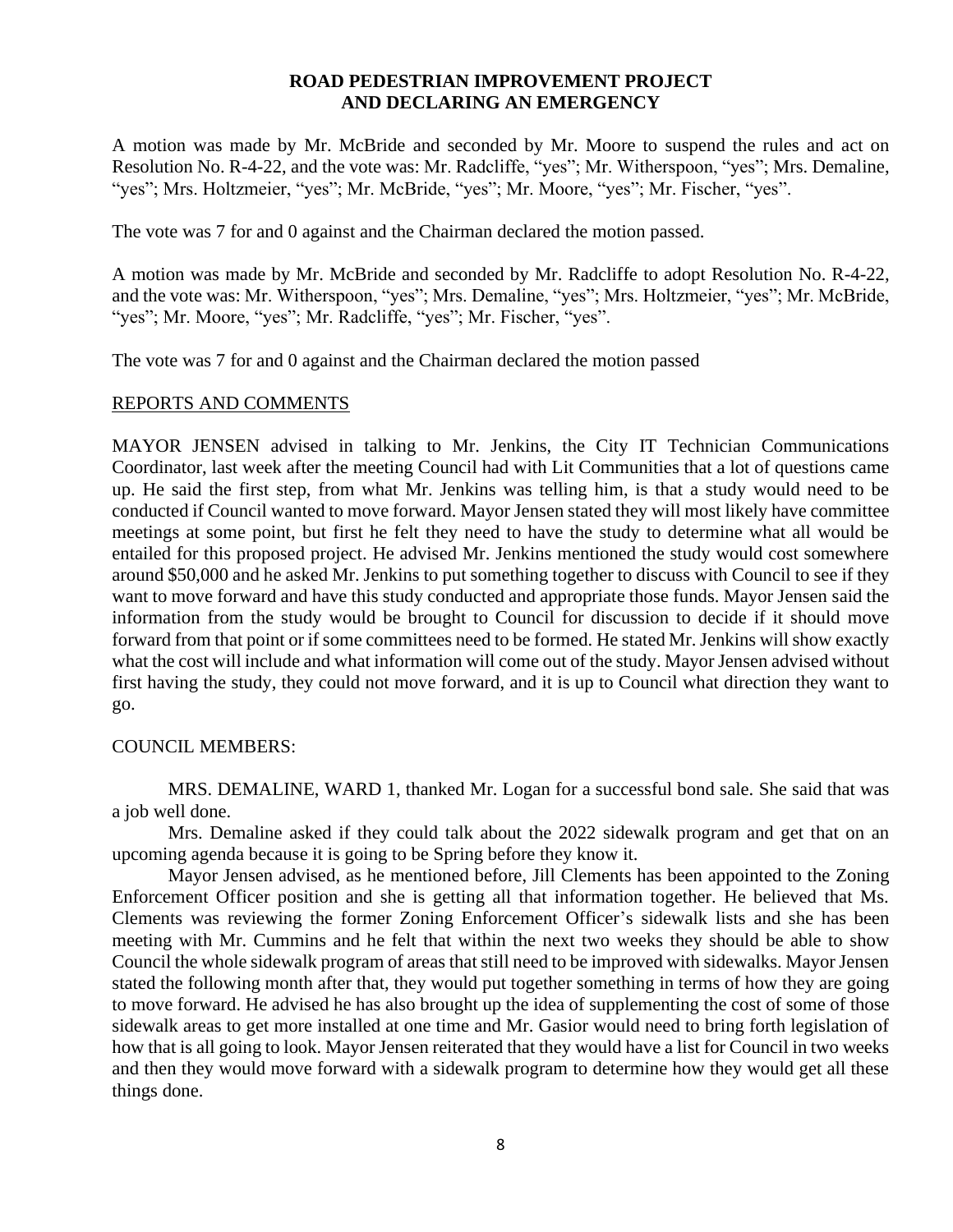MRS. HOLTZMEIER, AT LARGE, agreed with Mayor Jensen that last week's discussion on adding fiber networks to the community is a positive one, but they did not have enough time to get through all the discussion that was needed. She said she is pleased to hear that there will be an agenda item next week to talk about conducting that community assessment. Mrs. Holtzmeier requested that while they look at the contents and what they might expect to learn from that assessment and talking with the residents and the cost, that there be a representative available from Medina County Fiber Network or Lit Communities to answer questions should Council have further outstanding questions about that aspect of moving forward.

Mayor Jensen asked Mr. Logan if someone could be made available to answer questions as to what that study would look like and the information everyone will need in front of them.

Mr. Logan advised it is Lit Communities that would do the assessment.

Mr. Streator advised he would have to talk with them because the representative from Lit Communities flew in from out of state, but he would work on that to get a representative available. He suggested Mr. Corrado from Medina County Fiber Network could answer some of those questions, but they were separate entities.

Mrs. Holtzmeier stated there should be something to help Council continue any outstanding discussion as they get into that phase of the assessment.

MR. MCBRIDE, WARD 2, concurred it was an excellent discussion last week regarding the fiber. He reemphasized that it was a Ward 2 resident that brought it to City Council. Mr. McBride asked rhetorically if he wants to spend \$50,000 for an assessment, absolutely not, but it is part of their due diligence and it will be money well spent. He advised it would be nice to have better internet in the City and get it done quickly although he was unsure how long it would take to wire the whole City, but hopefully that will be what they will find out as a part of the assessment.

Mr. McBride advised the other thing he wanted to follow up on was where they stand with dredging the swamp at UH.

Mr. Cummins advised he does have some information from UH on that and to his knowledge they have signed a contract with a contractor and are set to have a pre-construction meeting with them tomorrow afternoon and that they would supply some specific information after that meeting.

Mr. McBride said that was excellent news and a long-time coming part of that was the City's fault years ago and it was years in the making of that filling in and being that bad. He said he does not want to just splash mud on UH as it was EMH before that and the City did not help the situation back then.

Mr. McBride advised at Norton Place off Jaycox Road at Middleton Road there are signs as you enter the subdivision with the speed limit and no parking. He asked if someone was able to go over there and do an assessment of that street. Mr. McBride said he is getting requests for additional speed limit signs, and they would like an electronic flashing sign and enforcement of some of the no parking regulations, although he does not know if a flashing sign is warranted on that street.

Mr. Streator advised he did not get over there yet, but he would do that this week. He believes they put a couple of no parking signs when it was brought up before and the City took down the builder's no parking signs.

Mr. McBride thanked Mr. Streator.

MR. MOORE, WARD 3, had no comments.

MR. RADCLIFFE, WARD 4, had no comments.

MR. WITHERSPOON, AT LARGE, had no comments.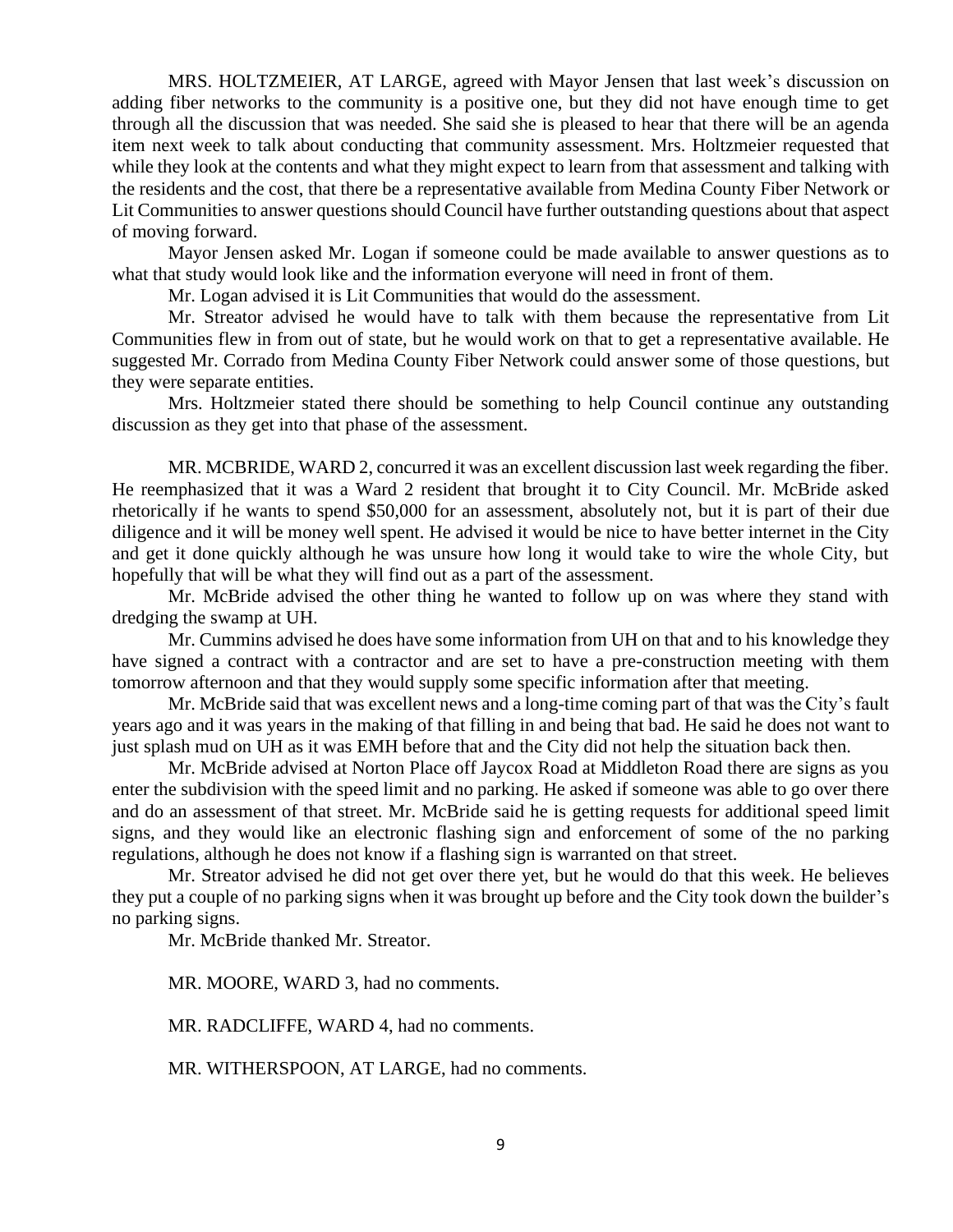MR. FISCHER, AT LARGE, advised he spoke with Mr. Streator earlier and he asked that he give Council an update on an incident at the Police Station with the roof leaking again.

Mr. Streator advised they did experience a roof leak at the Police Station caused by the ice and snow that is in the valley of the roof on the Detroit Road side of the Police Station. He said they are working with the architect that did the most recent work that enclosed some of the area as there is an area of the roof that is somewhat in question. Mr. Streator stated they are working with a roofing contractor to get the leak remedied as soon as possible. Once there is no snow on the roof, they should be able to get up there and investigate the situation and hopefully remedy that issue. He said as far as a long-term fix, they have been working with the architect and the contractor who did the other work to see if there is a possibility of going back so that it is a long term fix. Mr. Streator advised they have been in discussions with Mr. Cummins and Mr. Gasior on that issue.

Mayor Jensen advised Council may remember back when the architect and the engineer for the roof presented their solution to Council. He said they may be coming back to Council once they have all the information because the roof situation is not correlating with what his understanding was of what the fix would be. Mayor Jensen stated he felt what happened this last week should never have happened. He advised the amount of money that was spent and the promises that were made that he recalls in those meetings is not what they received. He advised the Administration will be meeting to go over everything and meet with the company that the City contracted with to do the repairs. Mayor Jensen said most of them were on Council the last time this issue was discussed in public and the City was told this was going to be a fix for the Police Station and they may recall it was said that the City would be spending close to \$300,000 for what he feels is a non-fix. He stated no one on his staff believes this should have ever happened. Mayor Jensen advised they are tearing up some of the roof shingles to fix that leak, but he feels the problem is greater than that and he has discussed it with Mr. Gasior. He said after the meeting he will come back to Council to provide an update and the next step.

Mr. McBride said unfortunately the original designer and original contractor did not do the City any favors and his gut tells him that there were a lot of corners cut. He advised the City spent a lot of money with a different designer, different engineer, and different contractor to fix the problem. Mr. McBride stated he is hoping that heat is not leaking up through the walls. He advised it would not surprise him if they have some uninsulated walls and the heat is getting up and out causing the roof issues. He advised he hopes they do not have to tear into that building that much more in order to get it taken care of as it has been an issue since that building was built.

Mr. Fischer thanked them for the update, and he wished everyone a Happy Valentine's Day.

DIRECTORS/ADMINISTRATION:

MR. CUMMINS, CITY ENGINEER, had no further comments.

MS. FECHTER, ECONOMIC DEVELOPMENT/PLANNING COORDINATOR, advised she has been working with Sheri Seroka, a City Consultant, on scheduling the official ribbon cutting ceremony and tour of the Cahoon House. She asked if 6 p.m. on April 4, 2022 would give Council enough time to tour the house and be back for the Council Meeting at 7:30 p.m.

Council was in agreement to meet at the Cahoon House at 6:00 p.m. on April 4, 2022.

Ms. Fechter addressed Mrs. Demaline regarding the sidewalk program saying that last year, Council asked the residents to email the Clerk any sidewalk areas they would like to see improved. She said she has all those emails in a file and she would provide that file to the Zoning Enforcement Officer to incorporate them into the master list and they would have that for all of Council soon.

MR. GASIOR, LAW DIRECTOR, had no comments.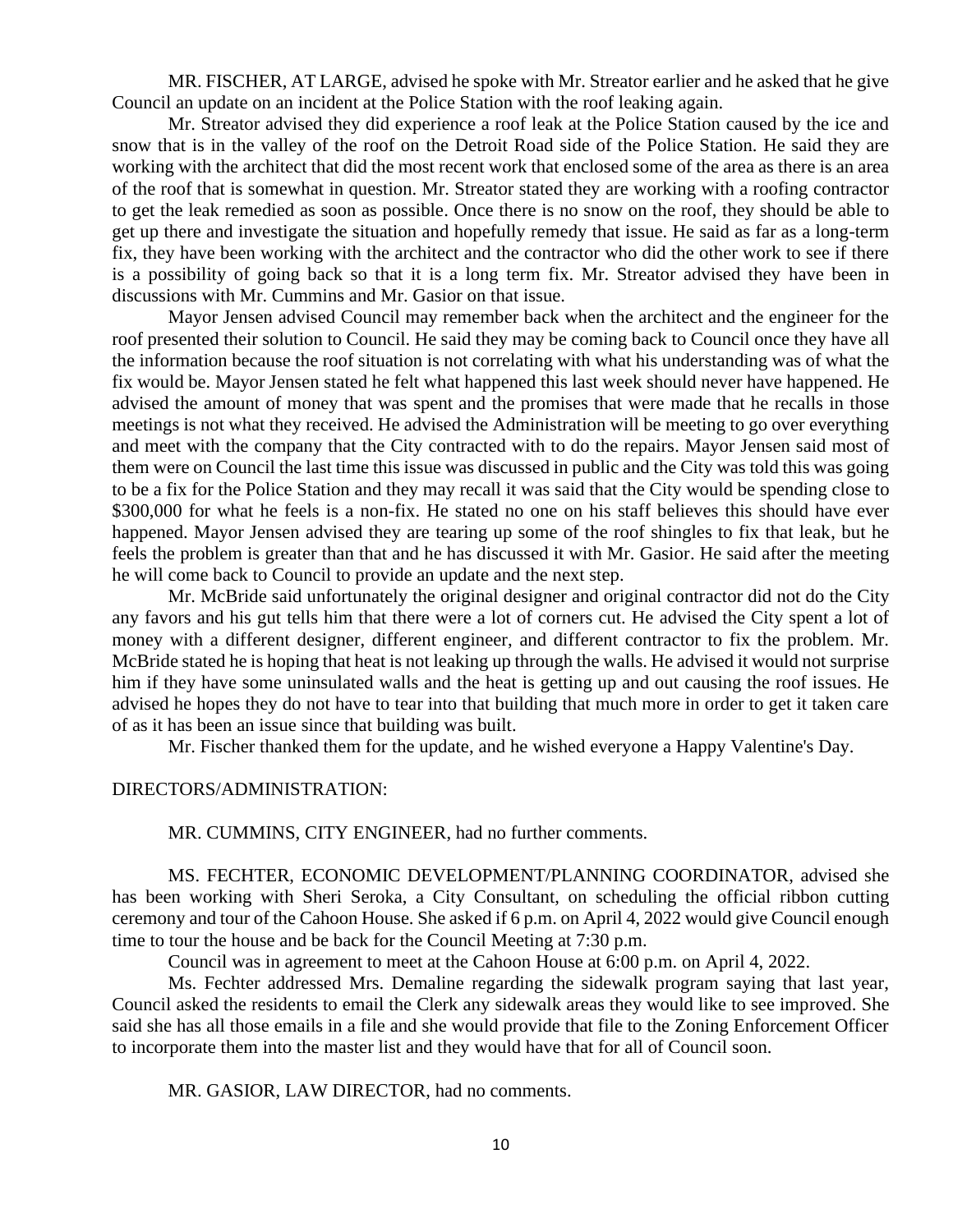#### MR. LOGAN, FINANCE DIRECTOR, had no further comments.

#### MR. STREATOR, SAFETY/PUBLIC SERVICE DIRECTOR, had no further comments.

#### AUDIENCE:

Kevin Bittle of 2502 Berkshire Avenue advised he has been a resident of Avon for approximately 8 years and he an Assistant Cross-Country Coach at the Avon Middle School. He believes there is an ongoing problem for the past couple of years regarding the snow removal on the sidewalks. Mr. Bittle felt it is something that needs to be enforced by the City. He said the City of Avon Code specifies that sidewalks should be cleared within 12 hours after a snowfall. He understands that no one wants to be the snow removal police, but there are a number of students and athletes that use the sidewalks for running and walking to and from school and jobs. He said he might not have come before Council except that he was yelled at by a driver of a vehicle for running in the street and he felt that if the Code is not going to be enforced then what is the point of saying that snow needs to be cleared from sidewalks within 12 hours after a snowfall. Mr. Bittle advised along SR 611 there is the Traxler parcel across from the Early Learning Center and he did not know if that is a City owned property, but the sidewalks in front of that property have not been cleared. He said also in front of the Police Station was not cleared until about a week after the snowfall. Mr. Bittle stated if those properties are not going to be cleared, what is the incentive for homeowners to clear their properties if the City is not going to do their part. He said he is afraid that it is going to take an incident where something bad happens before a change takes place and this rule is enforced. Mr. Bittle reiterated that he understands that no one wants to be the snow removal police issuing fines, but they want Avon to be a safe place for everyone. He advised he does not like running in the street anymore than motorists like him being in the street, but he felt the snow removal on sidewalks issue needs to be addressed.

Mayor Jensen advised for a point of reference, the City does not own the Traxler property, but there is a contract to purchase it, but currently Mr. Traxler still owns that property, but the City would get ahold of him and talk to him about clearing his sidewalk. He said he is not trying to make excuses for people, but part of the problem was that it was a heavy snow, and it froze again, and it was not as easy to shovel off the sidewalk. Mayor Jensen stated the City got some grief for putting out the first notice on social media reminding people to shovel their sidewalks. He said they have talked with the Service Department as to some of the things the City could help with clearing sidewalks especially through the downtown area such as the City performing the work and charging the property owner. Mayor Jensen stated every area seems to have a section of sidewalk that does not get cleared. He advised the area by the Police Station should have been cleared and he would check into that situation. Mayor Jensen said there is a new piece of equipment that is coming to help with that issue.

Mr. Streator advised the sidewalk in front of the Police Station was cleared although not within the twelve-hour requirement.

Mr. Bittle said he is not looking for people to be ticketed, but hopefully something could be done to improve the situation. He thanked Council for their time.

#### EXECUTIVE SESSION: 8:02 p.m.

A motion was made by Mr. McBride and seconded by Mr. Moore to Enter Into Executive Session for the Purpose of Discussing the Threat of Imminent Litigation and invite Attorney Anthony Coyne, and the vote was: Mrs. Demaline, "yes"; Mrs. Holtzmeier, "yes"; Mr. McBride, "yes"; Mr. Moore, "yes"; Mr. Radcliffe, "yes"; Mr. Witherspoon, "yes"; Mr. Fischer, "yes".

The vote was 7 for and 0 against and the Chairman declared the motion passed.

RECONVENE: 9:15 p.m.